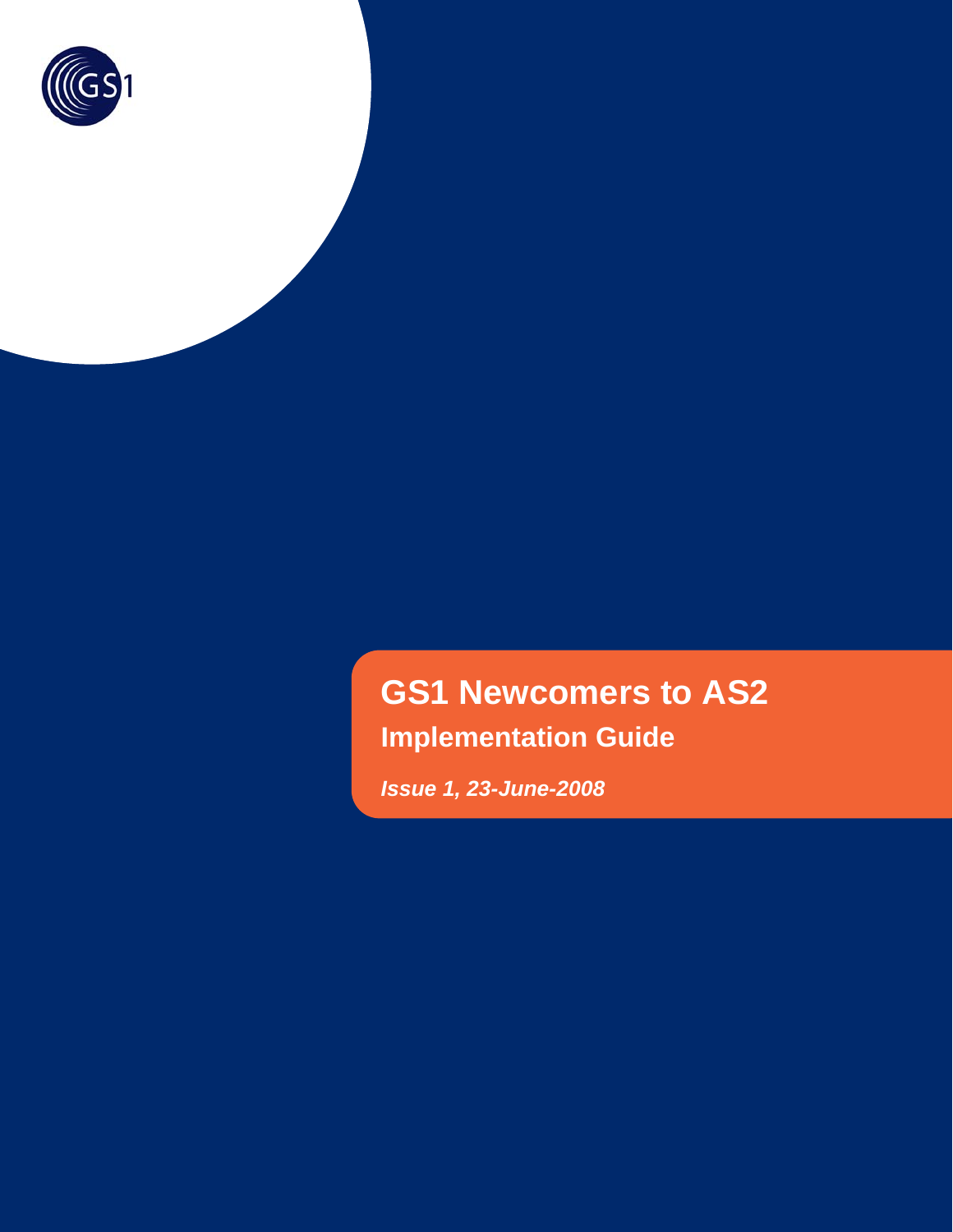

#### **Document Summary**

| <b>Document Item</b>                           | <b>Current Value</b>                                                                        |  |
|------------------------------------------------|---------------------------------------------------------------------------------------------|--|
| Document Title                                 | GS1 Newcomers to AS2 Implementation Guide                                                   |  |
| Date Last Modified                             | 23-June-2008                                                                                |  |
| <b>Current Document Issue</b>                  | <b>Issue 1</b>                                                                              |  |
| <b>Status</b>                                  | Approved                                                                                    |  |
| Document Description<br>(one sentence summary) | The implementation guide aids on-boarding of trading partners new to<br>AS2 communications. |  |

#### **Contributors**

| <b>Name</b>                        | <b>Organization</b> |
|------------------------------------|---------------------|
| Dipan Anarkat                      | GS <sub>1</sub>     |
| Justin Childs                      | GS <sub>1</sub>     |
| John Duker                         | Procter & Gamble    |
| Dave Darnell                       | Systrends           |
| GSMP eCom Technology Group members | GS <sub>1</sub>     |

#### **Log of Changes in Issue 1**

| <b>Issue No.</b> | Date of Change | <b>Changed By</b>           | <b>Summary of Change</b>                                                      |  |
|------------------|----------------|-----------------------------|-------------------------------------------------------------------------------|--|
| 0.4              | 10-Ap-2008     | Dipan Anarkat               | Initial Draft                                                                 |  |
| 0.5              | 07-May-2008    | Dipan Anarkat               | Changes based on ETG feedback                                                 |  |
| 0.6              | 09-May-2008    | Dipan Anarkat               | Feedback based on 07-May conference call                                      |  |
| 0.6.1            | 12-May-2008    | John Duker                  | Addition of AS2 Reliability section and minor<br>changes to security examples |  |
| 1.0 DRAFT        | 18-June-2008   | Dipan Anarkat               | Updates made based on ETG public review                                       |  |
|                  | 23-June-2008   | Dipan Anarkat<br>John Duker | Final updates made. Document motioned to<br>progress for publishing by ETG.   |  |

#### **Disclaimer**

Whilst every effort has been made to ensure that the guidelines to use the GS1 standards contained in the document are correct, GS1 and any other party involved in the creation of the document HEREBY STATE that the document is provided without warranty, either expressed or implied, of accuracy or fitness for purpose, AND HEREBY DISCLAIM any liability, direct or indirect, for damages or loss relating to the use of the document. The document may be modified, subject to developments in technology, changes to the standards, or new legal requirements. Several products and company names mentioned herein may be trademarks and/or registered trademarks of their respective companies.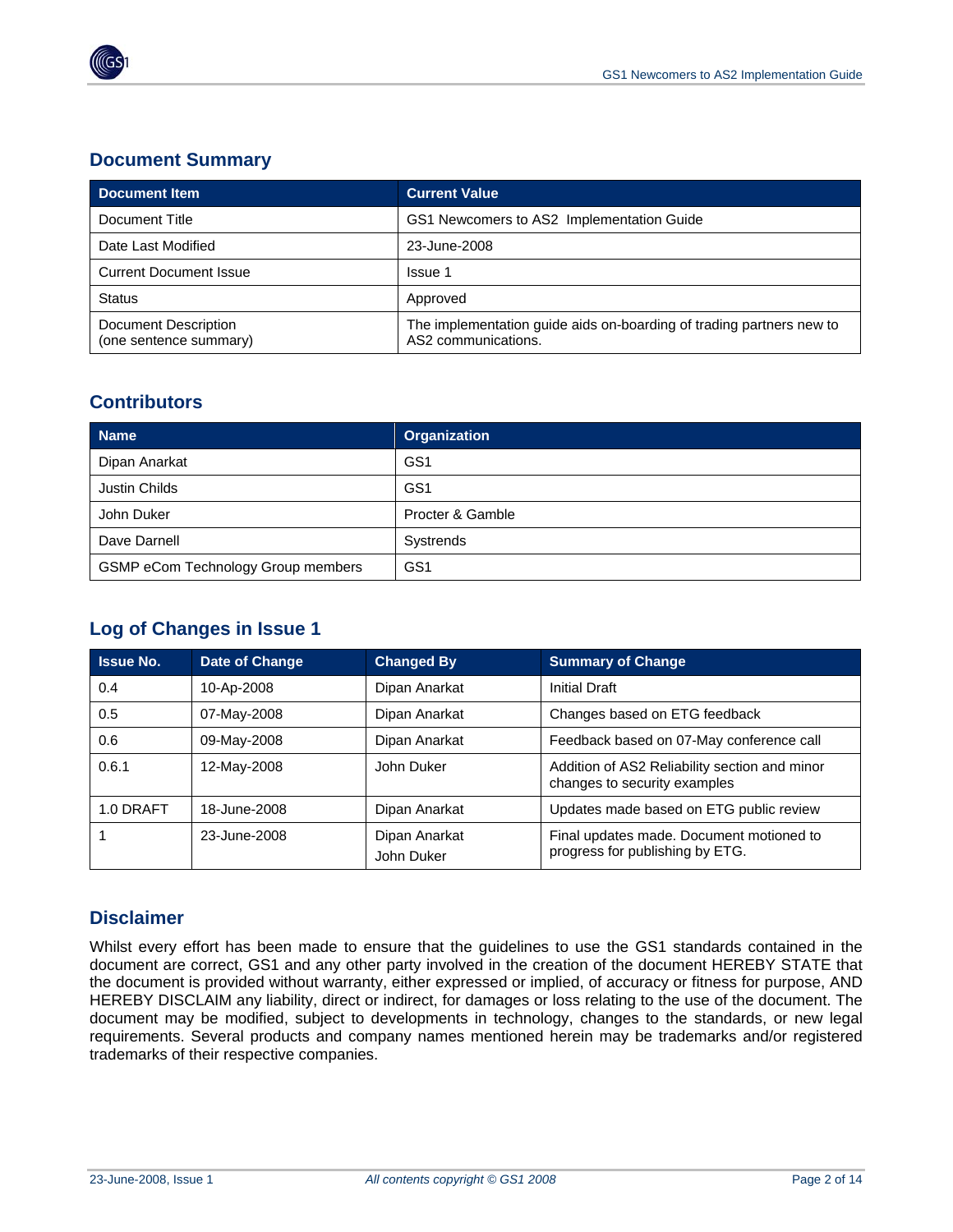

## **Table of Contents**

| 1 <sub>1</sub> |      |  |
|----------------|------|--|
|                | 1.1. |  |
|                | 1.2. |  |
| 2.             |      |  |
|                | 2.1. |  |
|                | 2.2. |  |
| 3.             |      |  |
|                | 3.1. |  |
|                | 3.2. |  |
|                | 3.3. |  |
|                | 3.4. |  |
|                | 3.5. |  |
|                | 3.6. |  |
|                | 3.7. |  |
|                | 3.8. |  |
|                | 3.9. |  |
| 4.             |      |  |
|                |      |  |

 $\sqrt[\infty]{G}$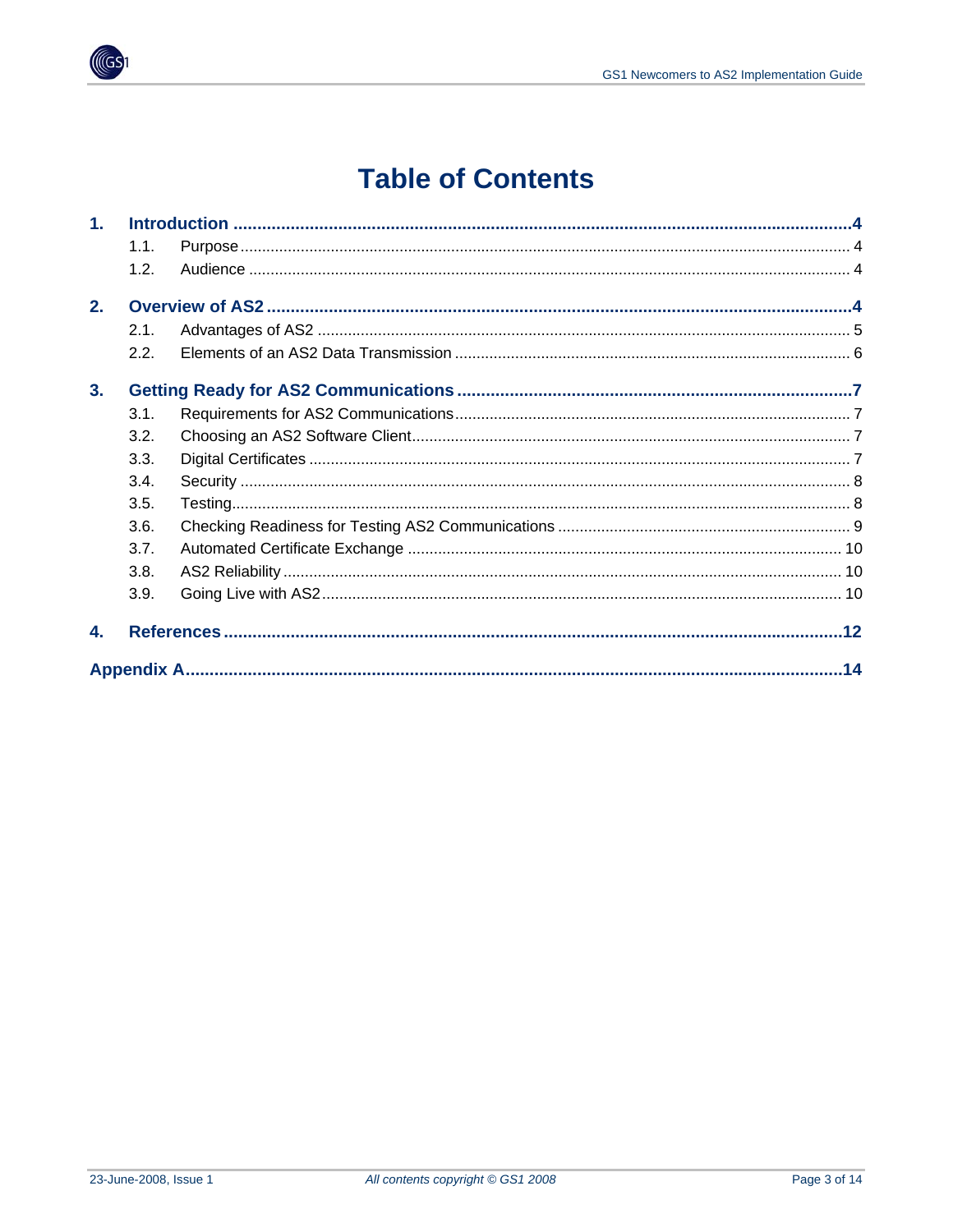<span id="page-3-1"></span><span id="page-3-0"></span>

#### <span id="page-3-2"></span>**1.1. Purpose**

AS2 (Applicability Statement 2) is a standard that describes how to move data securely and reliably over the Internet. GS1 recommends the AS2 protocol to its member community for secure exchange of GS1 XML messages and EDI transactions. AS2 provides a direct point-to-point message exchange between trading partners, compared with using an intermediate value added network (VAN) or service provider. AS2 is a rich and powerful protocol created to serve the needs of modern electronic commerce using the public internet.

This guide is designed to be an informative source to GS1 community members and their trading partners who are new to AS2 based communications. The guide will assist the reader to successfully implement AS2 within their enterprise network. It is not intended to be a tutorial on the AS2 protocol itself.

Many large enterprises have on-boarding programmes for their trading partners to help them setup AS2 connections. Additionally, they may have dedicated Technical Support services and channel partners to help trading partners with the AS2 setup process. This guide captures learning's from such industry leaders to share knowledge of AS2 communications setup and implementation to the benefit of newcomers to AS2.

Typically small and medium enterprises (SME's) do not have the necessary IT infrastructure, resources or budget to engage in a detailed AS2 programme with their trading partners. Quite often, they are mandated by the larger trading partner in the relationship to implement AS2 based communications within a short period of time. AS2 readiness is key to such SME's when doing business with most global multi-national corporations. This guide is designed to help such SME's establish successful connections with their AS2 ready trading partners.

#### <span id="page-3-3"></span>**1.2. Audience**

The intended audience of this guide is IT managers, Network Infrastructure managers and Application Support specialists who are trying to setup AS2 communications within their organizations. Additionally this guide will also help GS1 community members understand the basics of getting started with AS2.

### <span id="page-3-4"></span>**2. Overview of AS2**

AS2 is a standard for Secure Business Data Exchange. It uses the Web's Hypertext Transfer Protocol (HTTP). AS2 is an extension of AS1 which was developed earlier. Both standards were created by the EDIINT work group of the Internet Engineering Task Force (IETF) which develops secure and reliable business communications standards.

**Note** that the AS2 standard only defines how to securely deliver data from one company (or end point) to another. AS2 does *NOT* include the translation or "mapping" of the data content (EDI, XML, etc.) from one format to another. Although the AS2 standard was originally focused on EDI data, any data content type such as XML, "flat files", or binary files is supported. While some AS2 products may include EDI translation, this functionality is completely separate from the AS2 standard.

The AS2 standard uses HTTP to transmit data over the public Internet. AS1 uses a slower protocol, SMTP (Simple Mail Transfer Protocol). The use of HTTP allows communication in real time rather than through e-mail delivery. Security, authentication, message integrity, and privacy are assured by the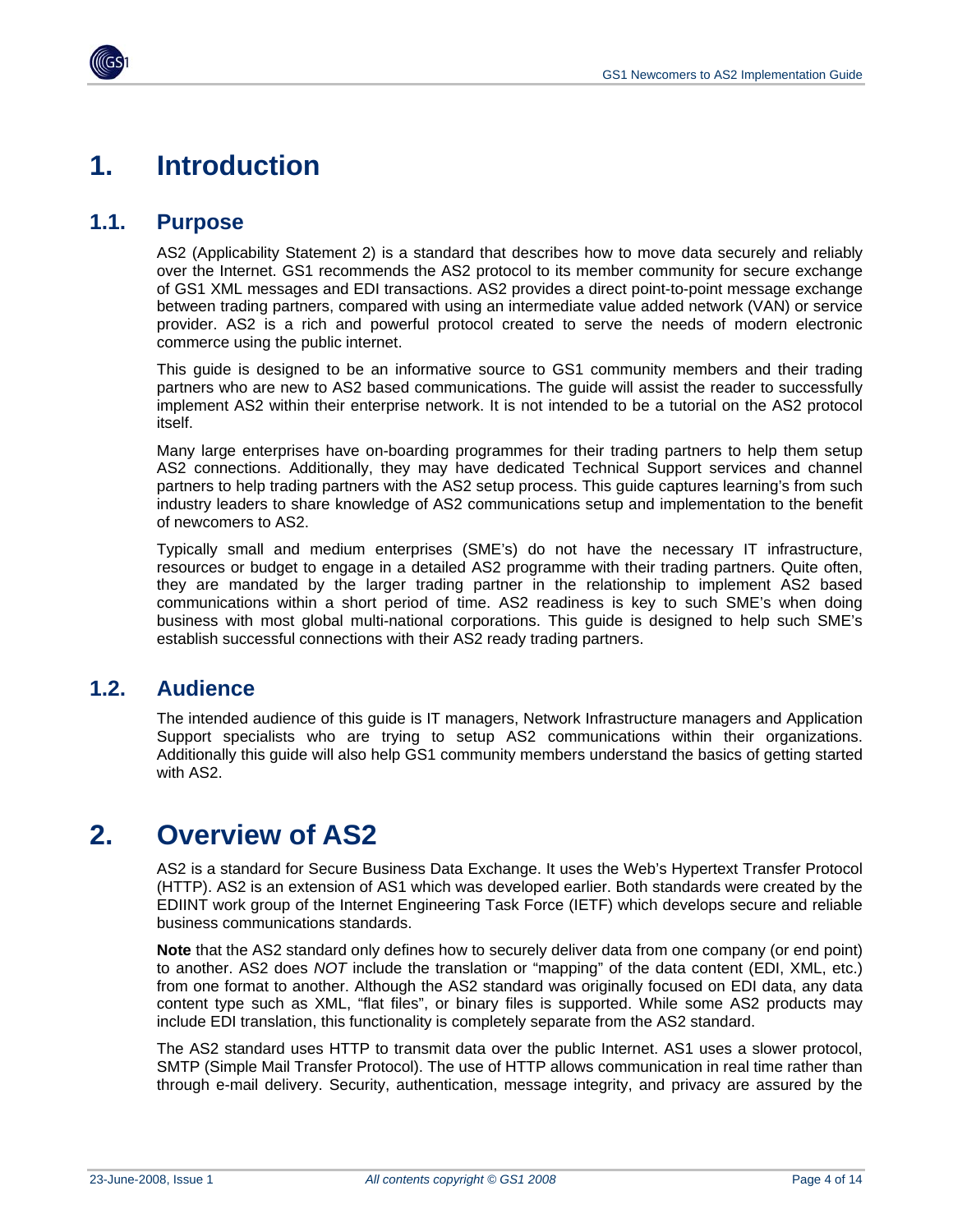<span id="page-4-0"></span>

use of encryption and digital signatures. Another important feature, non-repudiation, makes it difficult under normal circumstances for the intended recipient of a message to deny having received it.

The AS2 standard allows businesses to use a common, single communications solution. This eliminates the complications and costs involved when different businesses in a network use different transfer protocols. A Web server, an AS2 transfer engine, and digital certificates are required for data exchange using AS2. Almost any type of data can be transmitted.

An implementation of AS2 involves two machines, a client and a server, communicating with each other over the public Internet. At the operating system level, the AS2 client may be a server as well, offering its communication services to application software.

The client sends data to the server (e.g. a trading partner); on receipt of the message, the receiving application sends an acknowledgment or MDN (Message Disposition Notification) back to the sender.

#### <span id="page-4-1"></span>**2.1. Advantages of AS2**

The following are the direct benefits of using AS2:

- Allows event driven, real time delivery of data to the supply chain
- $\blacksquare$  24 x 7 availability
- Designed to push data securely and reliably over the public Internet
- Fast and reliable connectivity
- Encryption ensures that only the sender and receiver can view the data
- Digital signatures ensure authentication; only messages from authorized senders are accepted
- The use of a hash algorithm ensures data integrity by detecting whether the data was altered during transmission
- Provides non-repudiation, ensuring that the intended party did receive the data (receipt Non-Repudiation)
- Decreases turn-around time for business processes by real-time data transfer
- Reduces high phone bills by eliminating slower bi-sync connections
- Replaces out-of-date hardware and slow bisynchronous modems
- Elimination or reduction of Value-added network (VAN) costs
- Certification supports a level of confidence for the interoperability of the disparate software tools available for AS2 connectivity.

Additionally other business benefits are achieved as a result of engaging in automated data transfer using a robust communications protocol like AS2. As an example:

- **Buyer Benefits** 
	- □ **Lower Inventory Levels**: Reductions in order-processing time can result in shorter delivery cycles.
	- □ **Quick Order Acknowledgment**: If a supplier cannot provide the product desired, the buyer can quickly seek an alternate supplier.
	- □ **Efficient Invoice Processing**: Time spent matching invoices to purchase orders and rekeying invoices into an accounts-payable system is reduced.
- **Supplier Benefits**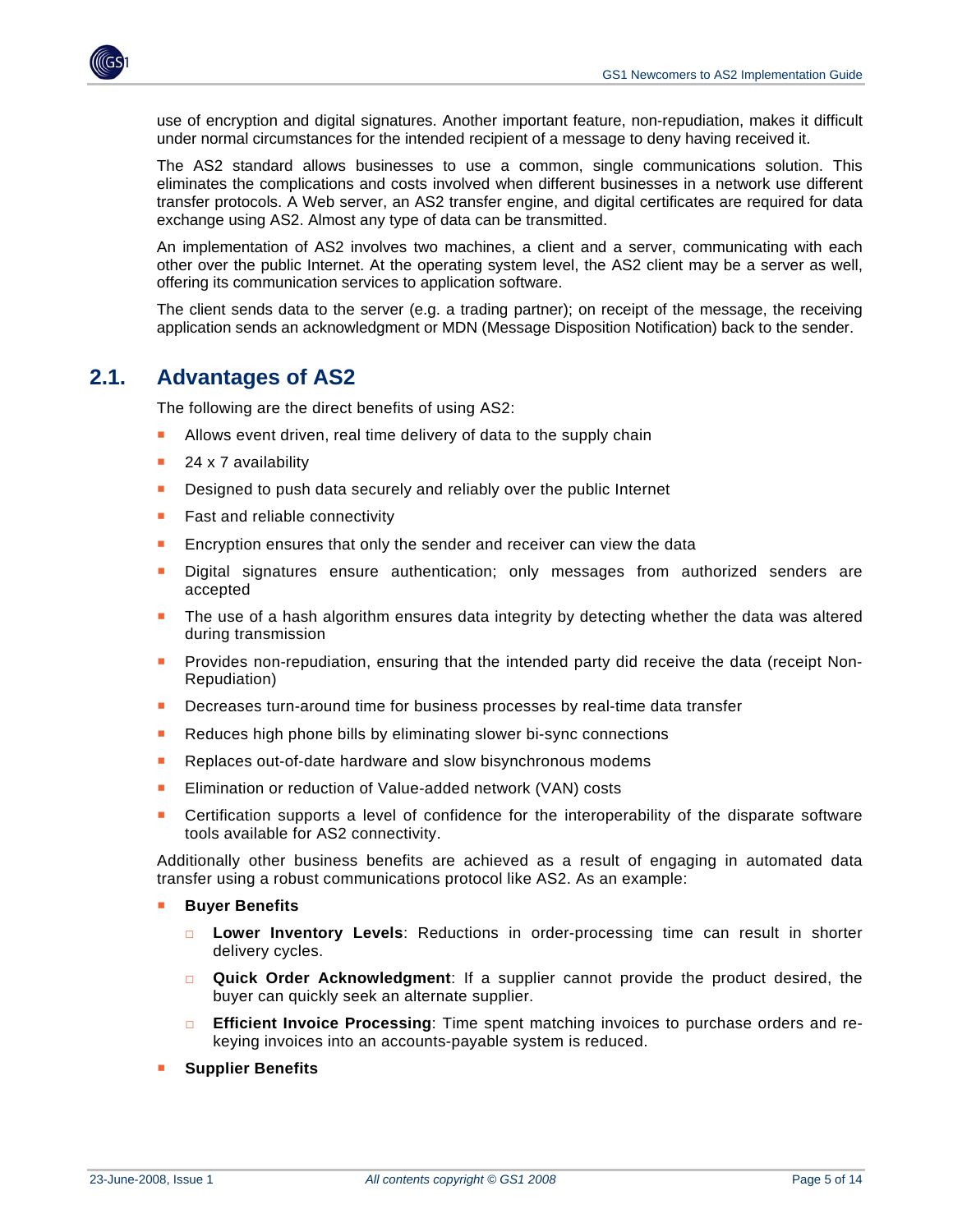<span id="page-5-0"></span>

- □ **Elimination of Problems and Delays Caused by Order-Entry Errors**: Manual order entry can result in errors in as many as 50% of all documents. Errors in order entry mean missed ship dates, shipment of wrong items or quantity and lower customer satisfaction.
- **Personnel Reductions:** There are estimates that as much as 70% of all computer output becomes computer input. With electronic order processing, the supplier is relieved of the process of re-keying and verification of orders.
- □ **Inventory Reductions**: Production schedules can be tuned more closely to customer demand, thereby reducing supplier inventory.
- □ **Improved Cash Flow**: Time taken out of the invoicing/payment cycle improves the supplier's cash flow.
- □ **Improved Customer Service**: Automated order processing benefits participants on both sides of the sales equation.
- □ **Improved Sales Tracking**: Because orders are already in the system, analysis can take place in real time.
- □ **Cost Savings**: One survey estimated that the cost of a manually prepared and transferred document to be about \$40 and the cost of an electronic document to be only \$2.10

#### <span id="page-5-1"></span>**2.2. Elements of an AS2 Data Transmission**

- **Store** the repository where data (i.e. a document) resides
- **Document Digest (Hash)** the hashing algorithm creates the document's digest
- **Signing** the document digest is encrypted with the sender's private key to create a digital signature which is attached to the data
- **Encryption** both the signature and the data are encrypted for secure transport
- **Sending** the data is pushed to the intended recipient. (For example, if a retailer generates a purchase order, it is immediately pushed to the supplier, as opposed to mail boxing the data and waiting for the supplier to dial in and pick up the data.)
- **Decryption** the data and the digital signature are decrypted to create the unencrypted document and the sender's original hash
- **Signature Verification** the digital signature is verified to ensure it was sent from the expected sender
- **Integrity Validation** the unencrypted received data is hashed by the receiver and compared with the sender's hash to ensure that there were no alterations
- **Signed Receipt** the receiver's hash is encrypted with the receiver's private key to create a signed receipt which is attached to the successful (or unsuccessful) notification information.
- **Return of MDN** An MDN (Message Disposition Notification) is created from the signed receipt and notification and returned to the sender, acknowledging successful (or unsuccessful) receipt of the data by the receiver
- **File Storage** the decrypted file is delivered to the recipient's back end system for processing
- **Verification of MDN Signature** the MDN signature is verified by the original sender to ensure the initial recipient received the data
- **MDN Processing** the MDN is processed and verified indicating that the transmission was successful (or unsuccessful)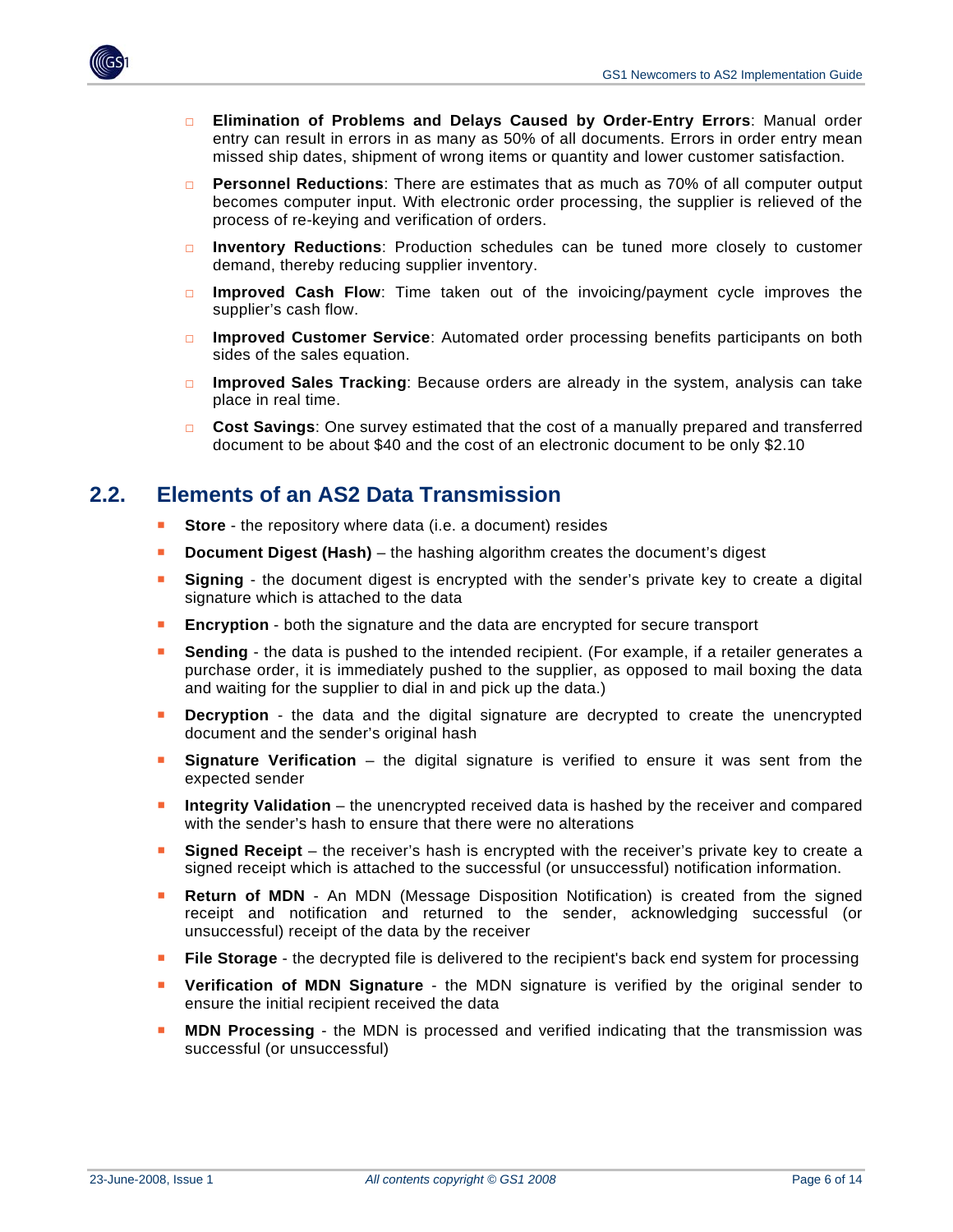<span id="page-6-0"></span>

### <span id="page-6-1"></span>**3. Getting Ready for AS2 Communications**

#### <span id="page-6-2"></span>**3.1. Requirements for AS2 Communications**

In order to get started with AS2 communications the following requirements will need to be met;

- An interoperable-tested AS2 software solution is required in order to upgrade to AS2 communications.
- AS2 software must be installed and configured to run with a web server. (Some EDIINT software solutions have a web server bundled with the software).
- An Internet connection with 24 x 7 availability
- A static IP address and dedicated firewall port(s)
- **Business software solution that can communicate with the AS2 software used. Depending on** the product chosen the business software solution (e.g.: GS1 XML, EDI) may have the AS2 communications software bundled together.
- Digital Certificates and Security considerations. This will be based on your company's policies and trading partner relationships. Most AS2 software solutions allow your company to create self-signed digital certificates.
- All necessary hardware. Hardware required for the AS2 communications will depend on combination of factors like; AS2 software requirements, IT Security and Network policies of your company, etc…
- Contingency plan for outages. It is very important to plan for outages and have procedures in place for backup internet connection, backup servers and 24 x 7 tech support services either from within your company or via service providers.

#### <span id="page-6-3"></span>**3.2. Choosing an AS2 Software Client**

You may choose any AS2 solution which meets your business needs. Each of the products and ranges of functionality offered have their respective costs. GS1 strongly recommends that you use software that is interoperable certified by a third party certification authority. From time to time GS1 supports/sponsors certification programs for interoperable AS2 software. Check with your local GS1 Member Organization for a list of interoperable certified AS2 software or the AS2 certification authority.

The use of an AS2 software solution that supports the automated exchange of digital certificates is strongly recommended. This minimizes potential interruptions in exchanging data with your trading partners when a digital certificate expires (see sections 3.3, 3.7, and [\[CEM\]\)](#page-12-0).

Make sure that implementation assistance will be provided as part of the contract with your chosen AS2 software provider.

Once the appropriate AS2 software has been procured follow the installation and configuration options as explained in the product documentation.

#### <span id="page-6-4"></span>**3.3. Digital Certificates**

A digital certificate is the electronic equivalent of an ID card such as a driver's license. Digital certificates use a technology called public key cryptography based on a matched pair of encryption and decryption keys called a public key and a private key. The certificate contains the public key and information such as the name of a person or an organization, their address, and so forth. The certificate is shared with AS2 trading partners, and the private key is kept securely by the certificate owner. AS2 requires the use of digital certificates so that trading partners can ensure that their AS2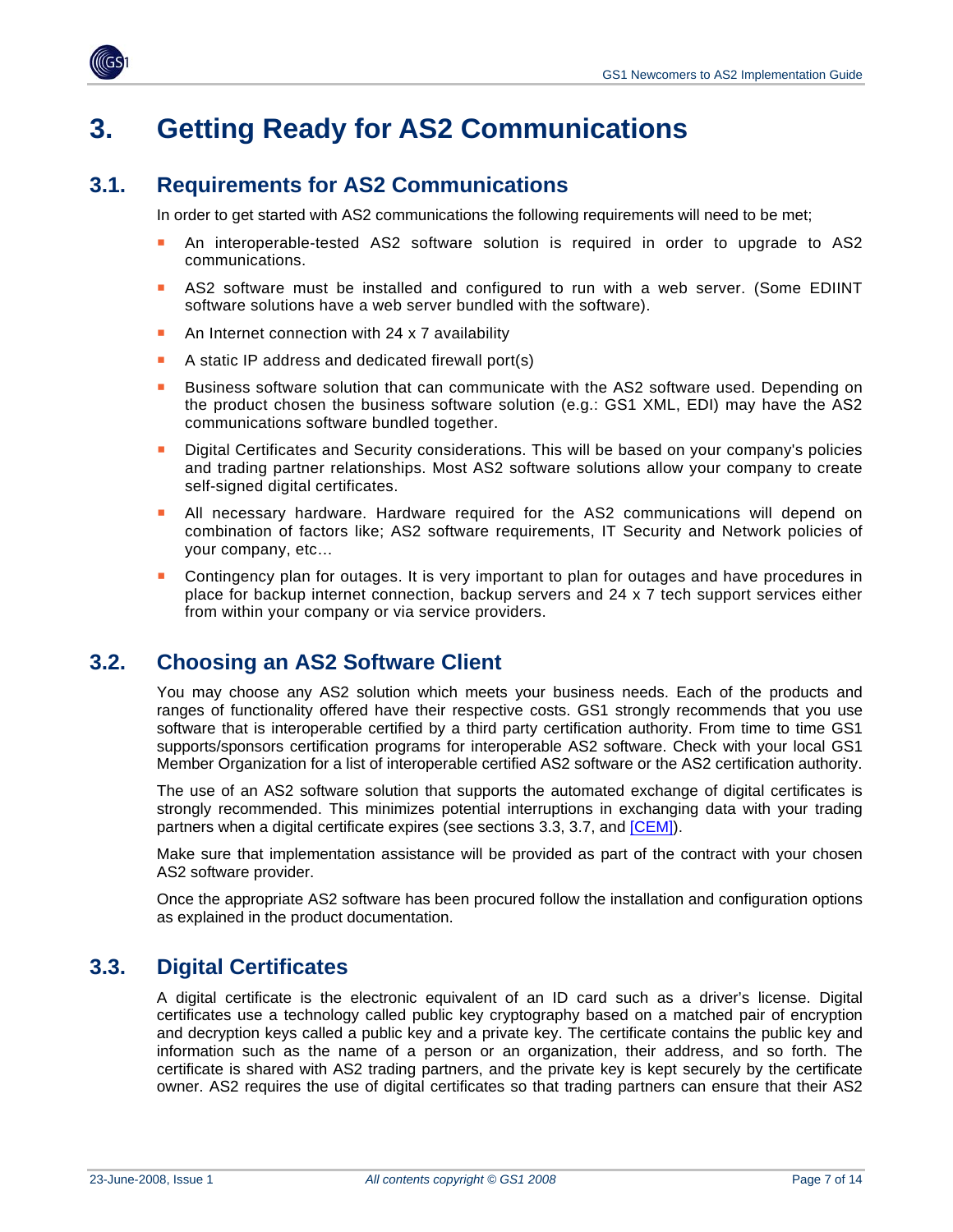<span id="page-7-0"></span>

communications have no eavesdroppers and that the each trading partner is "genuine" and not an impostor.

One aspect of digital certificates is that they expire, and a replacement certificate must be sent to your trading partner prior to the expiration date. Typically a digital certificate used for production data expires one to two years from the date it was created or issued. The reason for this is to greatly reduce the possibility that a malicious individual could derive a certificate's private key from its public key. While this scenario is extremely unlikely due to the vast number of combinations that would need to be calculated for the large keys used by AS2, it is still theoretically possible. No such case of deriving a private key used in AS2 has been discovered.

Since certificates need to be replaced, the use of AS2 software that supports the automated certificate exchange [\[CEM\]](#page-12-0) standard is important to prevent potential outages and minimize manual effort in exchanging certificates with numbers of trading partners.

Digital certificates may either be purchased from trusted commercial certifying authorities or may be self-signed if bilaterally agreed between the sender and receiver. The type of digital certificate to be used will depend on your company's security policies and the trading partner relationships. It is very common to require the use of multiple and different types of digital certificates due to individual trading partner agreements and business relationships. The sources in the reference section provide additional in-depth detail on digital certificates, their usage and related security considerations.

#### <span id="page-7-1"></span>**3.4. Security**

The AS2 communication can be secured at various levels in the transmission.

- **1. Transport protocol layer** The AS2 transmission can be secured via the use of HTTPS using SSL or similar security protocol
- **2. Message Body** The AS2 payload can be made secured further via the use of S/MIME security and encryption on the message body of the AS2 communication
- **3. Business Payload** Business processes may further dictate the used of digital signatures and encryption on specific parts of the business payload.

Depending on the security policies and mutual agreements the security algorithms, keys and digital certificates can be either the same or different for all the 3 options. These options must be assessed and agreed upon between the trading partners prior to engaging in AS2 communications.

The use of HTTPS adds more complexity to the AS2 setup process and results in additional barriers to implementation. HTTPS also requires additional resources for processing and may reduce AS2 server throughput times. It is recommended to weigh the costs vs. benefits before implementing HTTPS for AS2. However, if the AS2 Header fields (i.e. AS2-To and AS2-From fields, etc.) contain sensitive information; or it's desired to implement HTTP Basic Authentication, it is strongly recommended that HTTPS be used to prevent sensitive information from being sent in the open.

Also, if possible it is strongly recommended that you receive data on the ports commonly used for AS2:

- HTTP: port 4080
- **HTTPS: port 5443**

The use of these recommended ports over random/specific ports will simplify network configuration management and IT security policies. This will also improve your network security by reducing the number of open ports in your firewall. The use of random ports is one of the common problems in new AS2 implementations and as such should be avoided.

#### <span id="page-7-2"></span>**3.5. Testing**

Once the AS2 software is installed, testing can begin. There are two basic methods to test your AS2 connections.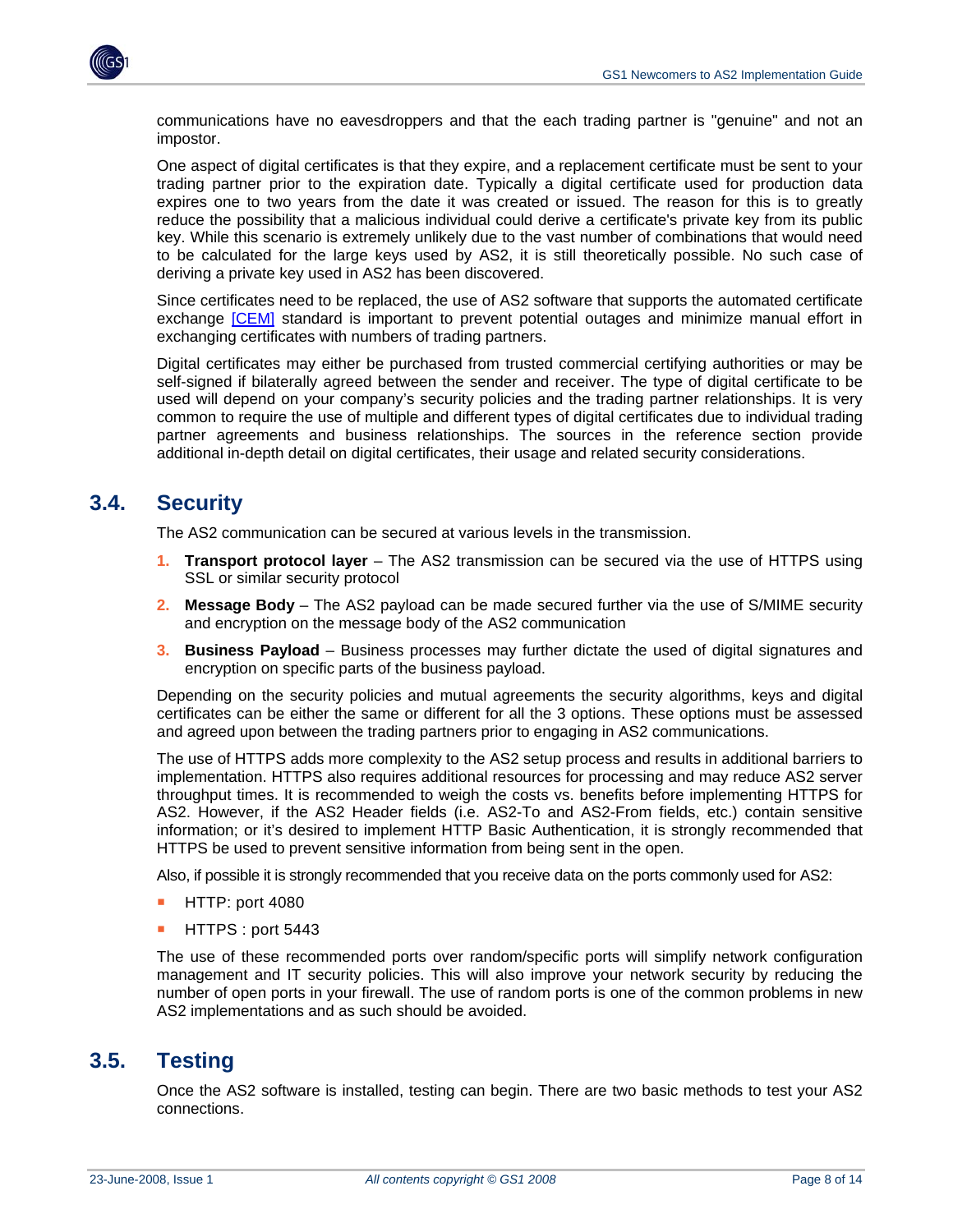<span id="page-8-0"></span>

- **1. Loopback Test** with this method, your AS2 software performs both roles of the sending and receiving communications agent. In this method you configure your AS2 software to loopback the test message in a send and receive scenario. Some AS2 software will allow you to perform this form of basic testing. This method will allow you to properly test your AS2 configuration settings. The drawback of this method is that it will most likely not put your external communications and firewall settings to test as the test messages will never leave your enterprise network.
- **2. Network Test** with this method, you need to configure your AS2 software to connect to an outside receiving AS2 communications agent and an internal business application software. The test should simulate a real world business transaction using real business data from the business application. The test should both send and receive messages while interfacing with the business application software. This method will test the all aspects of your AS2 software installation in addition to the configuration settings. Most importantly it will test;
	- □ The routing of the messages over the public internet
	- □ Internal routing of messages to business applications
	- $\Box$  Interoperability with other AS2 software
	- $\Box$  Trading partner connections including send, receive and processing of digital certificates
	- □ Network, security and firewall configuration

Loopback testing as described above has limited value because it will not test your network configuration for settings like DMZ, NAT, proxy, relay, etc. Also it will not test your data exchange end points. Additionally, AS2 software vendors will usually provide utilities that check your server for configuration correctness and also check your AS2 connection automatically reducing the need for a loopback test. However, it is strongly recommended that Network testing should be performed thoroughly and that the Loopback test should be performed only if required. The test can be performed either with a trusted partner, third party testing centres or your AS2 software provider. Most large corporations are likely to have test programmes in place. Check with your trading partner for any specifics required for testing including but not limited to configuration settings like IP Address, Identifiers, Digital Certificate type, etc …

It is important to differentiate between the testing of the AS2 connection and the testing of the Message structure (e.g. EDI/XML) or content. In addition to the AS2 communications, the content and the structure of the message should also be tested and approved by the appropriate business unit within the enterprise. (E.g. if implementing EANCOM, the INVOIC message should be tested and approved by the financial department and not only by the EDI department.)

Additionally, [\[X12\]](#page-12-0) provides in-depth details on the following AS2 network tests;

- General Interoperability Testing
- Secure Message Testing
- Error Testing

#### <span id="page-8-1"></span>**3.6. Checking Readiness for Testing AS2 Communications**

You are ready to test AS2 communications if you can check off all of the items listed below:

- Capability to accept and translate business application data (EDI, XML, etc ...)
- AS2 software installed and configured to run with a web server (Web server, separate or bundled, also installed)
- An internet connection with 24 x 7 availability and a static IP address
- Successfully tested AS2 software with software provider
- **Firewall rules in place to allow communications with testing partner**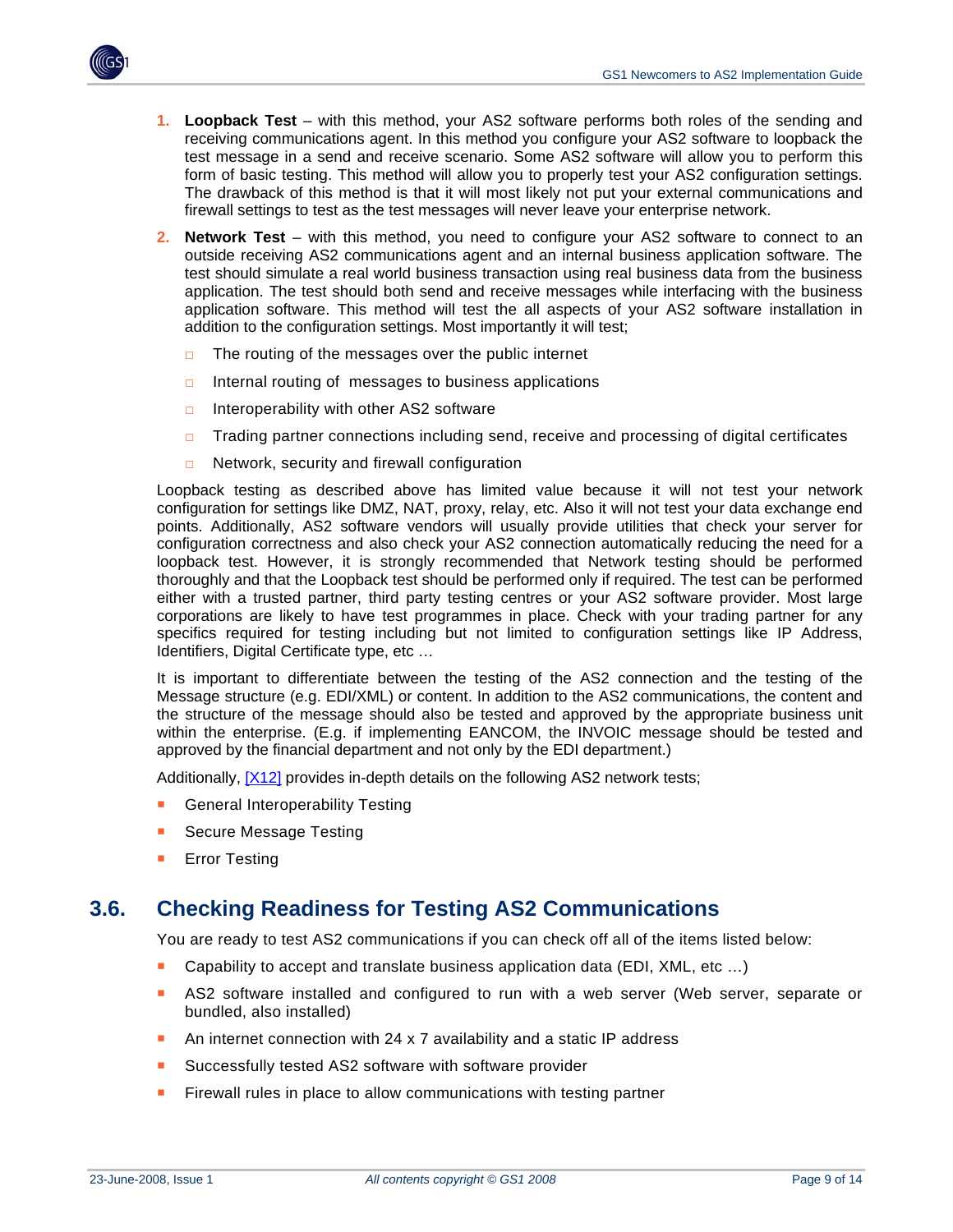<span id="page-9-0"></span>

Exchanged digital certificates with your testing partner

#### <span id="page-9-1"></span>**3.7. Automated Certificate Exchange**

Because AS2 uses digital certificates which expire, and replacement certificates must be exchanged between trading partners, a standard-based certificate exchange process is important. A number of AS2 software solutions have implemented functionality to automatically exchange replacement certificates prior to an existing certificate's expiration. A draft IETF standard called "Certificate Exchange Messaging for EDIINT" [\[CEM\]](#page-12-0) defines that functionality.

CEM allows a company to automatically share a replacement certificate with their trading partners. The replacement certificate is encrypted and the exchange process builds on the existing certificate's secure trust relationship. The recipient partner's software may install a received certificate for immediate use. The recipient partner may however, choose to store the certificate in a "pending" status based on their individual security policies, and install the certificate at a later date.

AS2 software solutions which implement the CEM automatically detect whether a trading partner's AS2 software also supports the CEM. This approach allows data exchange with all AS2 software used by various trading partners.

#### <span id="page-9-2"></span>**3.8. AS2 Reliability**

Because AS2 uses HTTP as a transport protocol, it generally provides an excellent quality of network reliability, but experience indicates that infrequently transient conditions can impact AS2 reliability. Some more recent versions of AS2 software have implemented functionality to help ensure that the AS2 protocol succeeds in exchanging business data payloads exactly once, using a draft IETF standard called "Operational Reliability for EDIINT AS2" [[REL](#page-12-0)], The goals for AS2 Reliability are, first, that errors associated with HTTP server operation do not prevent delivering AS2 messages and, second, that retry or resending operations made to compensate for these errors do not result in the same message payloads being submitted for further processing more than once.

#### <span id="page-9-3"></span>**3.9. Going Live with AS2**

Prior to connecting with Trading Partners, several activities typically take place. Some of the typical configuration parameters and activities are presented in the checklist below. The checklist will certainly not cover everyone's specific environment, security, topology, and software requirements, so partners are encouraged to communicate individual requirements as soon as possible.

| #             | <b>Parameter</b>                                                                                                                    | <b>Options</b>       | <b>Examples</b>                                            |  |
|---------------|-------------------------------------------------------------------------------------------------------------------------------------|----------------------|------------------------------------------------------------|--|
| 1             | <b>AS2 Server</b>                                                                                                                   | Inbound IP address   | 192.168.1.1                                                |  |
|               |                                                                                                                                     | Inbound Port number  | 5443, 4080                                                 |  |
|               | Either IP address & port number<br>or URL                                                                                           | Outbound IP address  | 192.168.1.1                                                |  |
|               |                                                                                                                                     | Outbound port number | typically assigned dynamically                             |  |
|               |                                                                                                                                     | Inbound URL          | http://test.gs1.org:5443/as2                               |  |
|               |                                                                                                                                     | Outbound URL         | http://test.gs1.org:4080/as2                               |  |
| $\mathcal{P}$ | <b>AS2 Header</b>                                                                                                                   | AS2-Version          | 1.1                                                        |  |
|               | The version of AS2 being used<br>and the mutually agreed upon<br>identifiers to be used with the<br>fields in the AS2 Header. As an | $AS2-T0$             | GS1-AS2-Test-Instance-1,<br>MB10000006583<br>0012463794567 |  |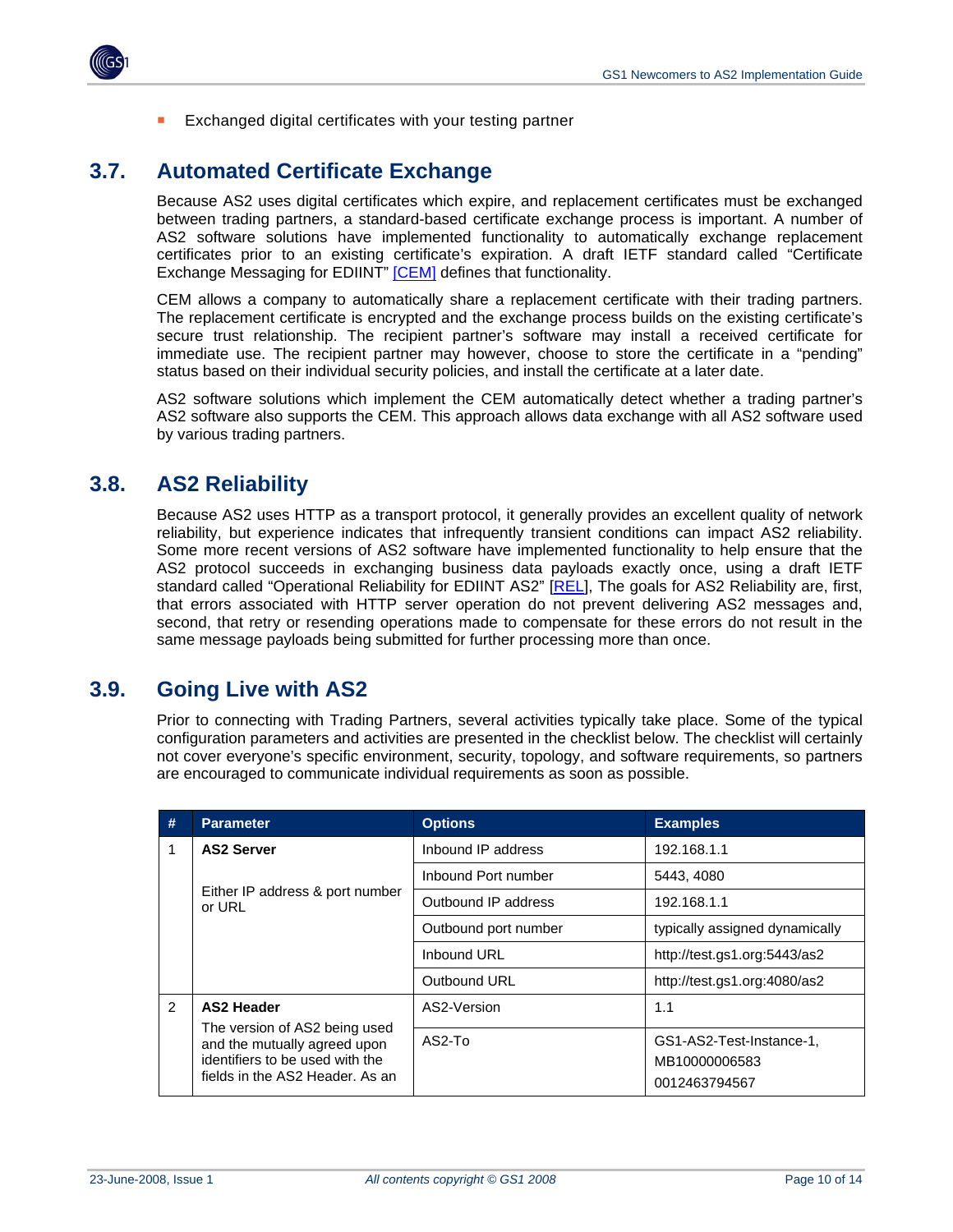

|   | <b>Parameter</b>                                                                                                                                                                                                                                                                                                                                                                                                                                                          | <b>Options</b>                              | <b>Examples</b>                                             |
|---|---------------------------------------------------------------------------------------------------------------------------------------------------------------------------------------------------------------------------------------------------------------------------------------------------------------------------------------------------------------------------------------------------------------------------------------------------------------------------|---------------------------------------------|-------------------------------------------------------------|
|   | example, the names may<br>represent particular Mailbox or<br>Queue in the system, file name<br>or GLN, depending on your<br>trading partner relationship or<br>business process.                                                                                                                                                                                                                                                                                          | AS2-From                                    | GS1-AS2-Test-Instance-2,<br>MB10000004172<br>00470038774890 |
| 3 | <b>Digital Certificates</b>                                                                                                                                                                                                                                                                                                                                                                                                                                               | Certificate type                            | X.509                                                       |
|   | Information about the digital<br>certificates used in the AS2                                                                                                                                                                                                                                                                                                                                                                                                             | Self-signed / Trusted 3 <sup>rd</sup> party | Self-signed                                                 |
|   | communications. The digital<br>certificate contains information<br>regarding the public/private keys<br>used in for securing the AS2<br>transmission<br>Trading partner may also<br>communicate the method used<br>to exchange the digital<br>certificates. Currently, the draft<br>"Certificate Exchange Message<br>(CEM) for EDIINT' for<br>automated exchange of digital<br>certificates is recommended.<br>Note: The key lengths depend<br>on the algorithm selected. | Root CA (Certificate Authority)             | VeriSign, Thawte, Entrust,<br>Comodo, GoDaddy               |
|   |                                                                                                                                                                                                                                                                                                                                                                                                                                                                           | <b>Certificate Class</b>                    | Class $1 - 5$                                               |
|   |                                                                                                                                                                                                                                                                                                                                                                                                                                                                           | Signature hash algorithm                    | SHA <sub>1</sub>                                            |
|   |                                                                                                                                                                                                                                                                                                                                                                                                                                                                           | Signature key length                        | 1024, 2048                                                  |
|   |                                                                                                                                                                                                                                                                                                                                                                                                                                                                           | Encryption algorithm                        | 3-DES, RC-2, AES                                            |
|   |                                                                                                                                                                                                                                                                                                                                                                                                                                                                           | Public/Private Encryption key<br>length     | 1024, 2048                                                  |
|   |                                                                                                                                                                                                                                                                                                                                                                                                                                                                           | Certificate validity period                 | Minimum 1 yrs and maximum 5<br><b>vrs</b>                   |
|   |                                                                                                                                                                                                                                                                                                                                                                                                                                                                           | Certificate Exchange Method                 | CEM for EDIINT, automatically<br>bi-lateral                 |
| 4 | <b>Symmetric Key</b>                                                                                                                                                                                                                                                                                                                                                                                                                                                      | Key length                                  | 168 bits, 192 bits, 256 bits                                |
|   | The one-time session symmetric<br>key encryption and lengths                                                                                                                                                                                                                                                                                                                                                                                                              | Encryption method                           | RC-2, 3-DES, AES                                            |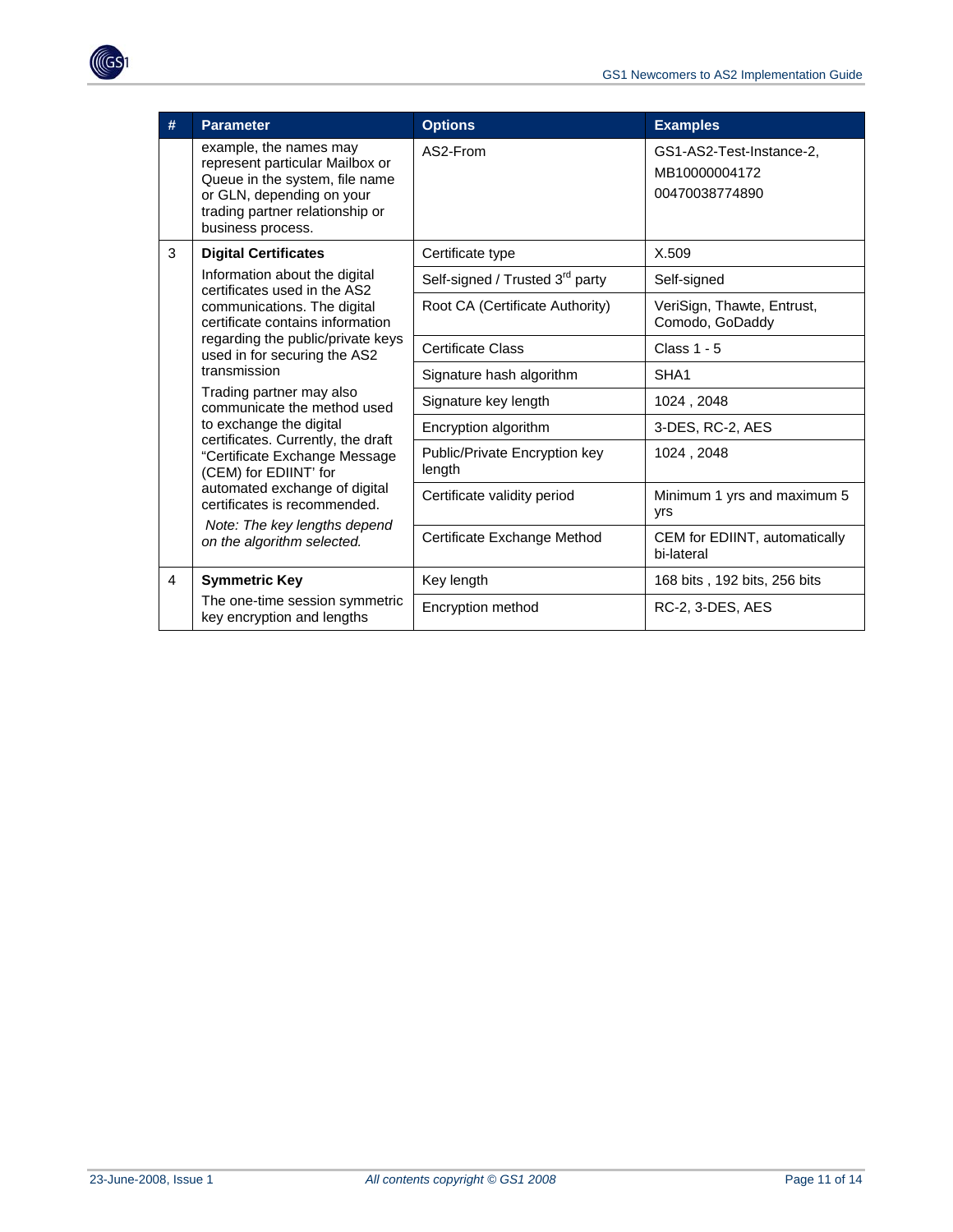<span id="page-11-0"></span>

Once all the required information has been exchanged the following activities may be performed;

- Establish firewall rules for inbound and outbound HTTP to and from AS2 servers
- Register partner certificates in stores used by AS2 server
- Configure partner profiles in AS2 server
- Configure partner profiles in back-office applications

A sample form requesting such information from a trading partner has been provided for illustration purposes in Appendix A.

### <span id="page-11-1"></span>**4. References**

In addition to this guide for newcomers to AS2, the documents referenced below provide excellent detailed guidelines on AS2 implementation. These user guides provide in-depth technical details on the following aspects of AS2;

- Usage of AS2 protocol concepts and configuration
- **Architectures for implementing AS2**
- Guidelines for use of AS2 with GS1 XML standards and supported EDI standards
- AS2 security considerations and usage of digital certificates
- Recommendations from GS1 Europe EDIINT forum for AS2 implementations in Europe
- **1.** "EDIINT AS1 and AS2 Transport Communication Guidelines Issue 1, Feb-2006" by John Duker and Jin Chun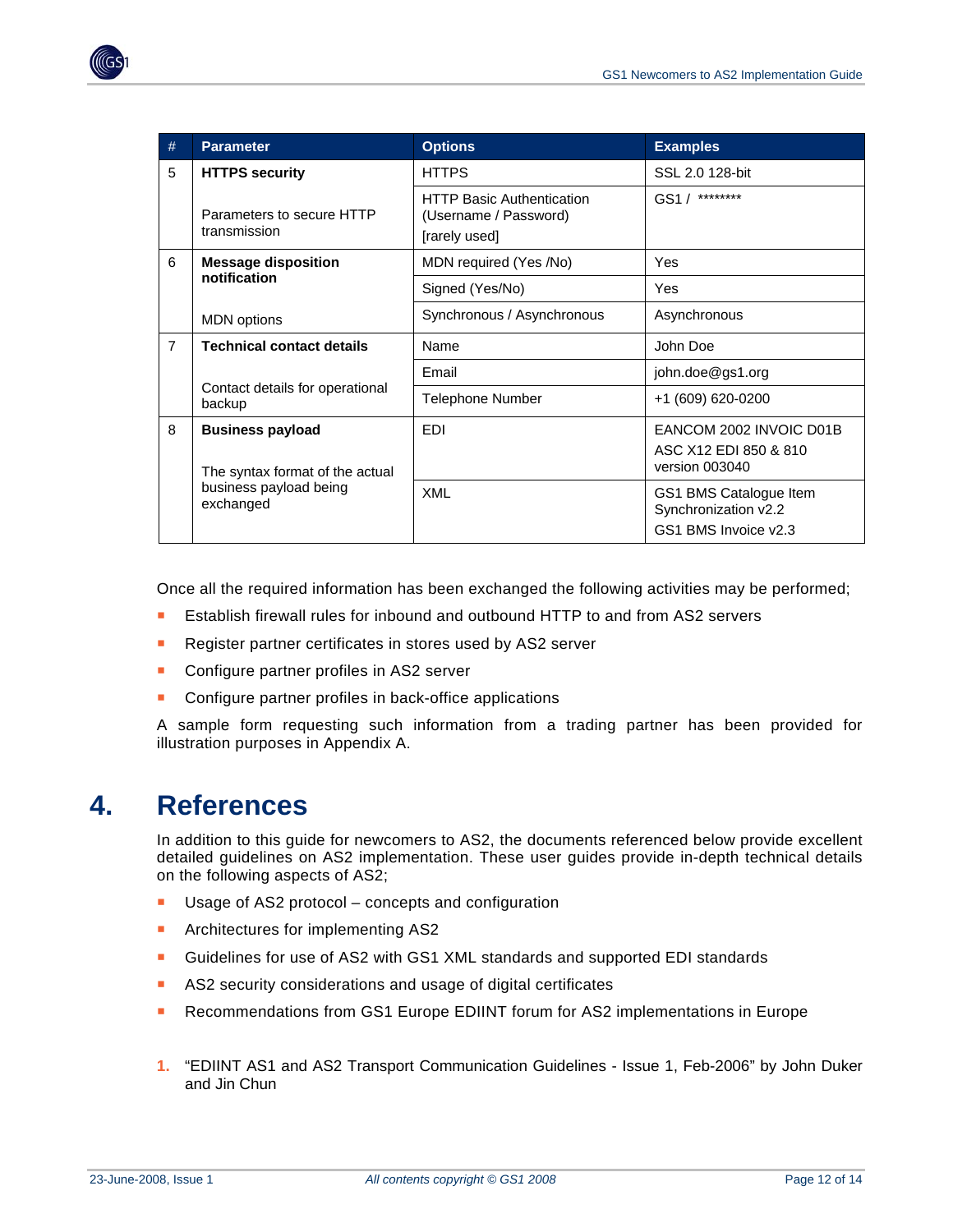<span id="page-12-0"></span>

This document defines the EDIINT AS1 and AS2 Transport Communication Guidelines used by companies participating in e-Commerce using the GS1 published XML, EANCOM, I/C, UCS, and VICS data format standards.

[http://www.gs1.org/docs/gsmp/EDIINT\\_AS1\\_AS2\\_Transport\\_Comm\\_Guide\\_i1.pdf](http://www.gs1.org/docs/gsmp/EDIINT_AS1_AS2_Transport_Comm_Guide_i1.pdf)

**2.** "EDIINT AS1 and AS2 User Guide – Version 1.1, 2006-08-01" by the GS1 Europe EDIINT Forum, a network of Western European Member Organizations of GS1

This document aims to provide both a functional overview and a technical framework for the implementation of the EDIINT protocols.

<http://www.gs1.eu/?page=&tudasbazis=60&lister=8>

**3.** [X12] "Guideline on Implementing EDIINT for Secure and Reliable Internet Transport of Messages" by X12C, the Communications and Controls Subcommittee of ANSI ASC X12

ANSI ASC X12 Guideline on Implementing EDIINT for Secure and Reliable Internet Transport of Messages. Provides a comprehensive "cross-industry" guide to recommended parameters and settings in software compliant to the IETF standards of EDIINT AS1, AS2, and AS3.

The guideline is available by ordering online via [www.x12.org,](http://www.x12.org/) click on Publication & X12 Standards under Quick Links and click on the EC/EDI Publications tab.

**4.** [CEM] "Certificate Exchange Messaging for EDIINT"

This draft IETF standard defines how to automatically exchange replacement digital certificates with other AS2 trading partners. This can remove the potential for interruptions in data exchange due to expired certificates, and eliminate the manual effort needed to coordinate the installation of replacement certificates.

The draft standard is available at: [https://datatracker.ietf.org/public/idindex.cgi?command=id\\_detail&id=12703](https://datatracker.ietf.org/public/idindex.cgi?command=id_detail&id=12703)

**5.** [REL] "Operational Reliability for EDIINT AS2"

This draft IETF standard aims to improve AS2 reliability by defining approaches to achieve a "once and only once" delivery of messages. The draft standard describes some ways to compensate for exceptions and enhance the reliability of AS2 protocol operation.

The draft standard is available at: [https://datatracker.ietf.org/public/idindex.cgi?command=id\\_detail&id=13578](https://datatracker.ietf.org/public/idindex.cgi?command=id_detail&id=13578)

Also, the actual AS2 standard itself can be found at;

 "MIME-Based Secure Peer-to-Peer Business Data Interchange Using HTTP, Applicability Statement 2 (AS2)", RFC 4130

<http://www.ietf.org/rfc/rfc4130.txt>

For AS2 implementation in RosettaNet, the following guide may be referenced;

"Multiple Messaging Services (MMS) Profile for AS2"

This document defines the RosettaNet Multiple Messaging Services profile for AS2. The Profile provides guidance and best practices about how to use the AS2 message system to transport RosettaNet PIP business messages between trading partners.

[http://rosettanet.org/cms/export/sites/default/RosettaNet/Downloads/MMS/MMS\\_AS2\\_Profile\\_](http://rosettanet.org/cms/export/sites/default/RosettaNet/Downloads/MMS/MMS_AS2_Profile_R01_00_00A.pdf) [R01\\_00\\_00A.pdf](http://rosettanet.org/cms/export/sites/default/RosettaNet/Downloads/MMS/MMS_AS2_Profile_R01_00_00A.pdf)